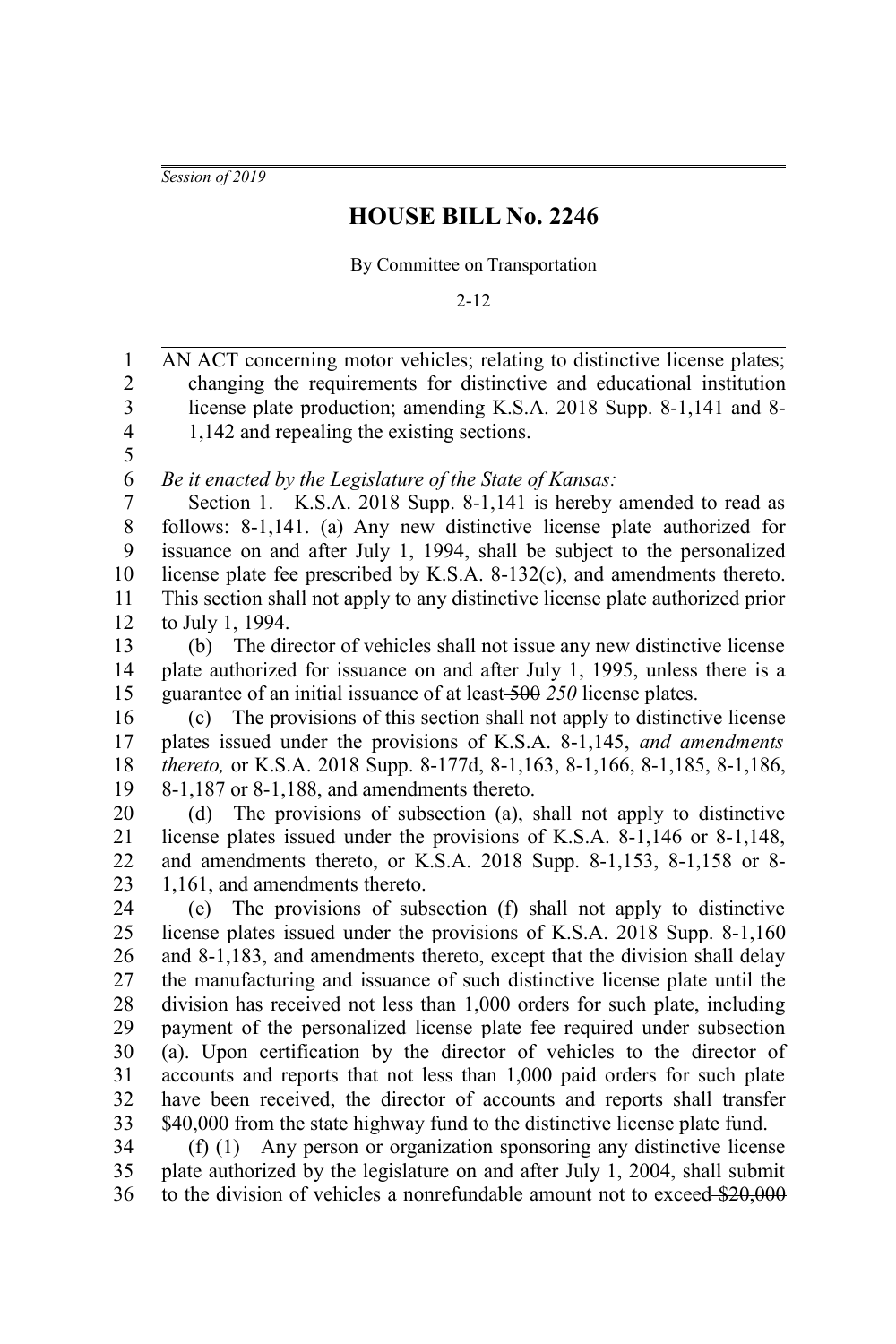*\$5,000*, to defray the division's cost for developing such distinctive license plate. 1 2

(2) All moneys received under this subsection shall be remitted by the secretary of revenue to the state treasurer in accordance with the provisions of K.S.A. 75-4215, and amendments thereto. Upon receipt of each such remittance, the state treasurer shall deposit the entire amount in the state treasury to the credit of the distinctive license plate fund which is hereby created in the state treasury. All moneys credited to the distinctive license plate fund shall be used by the department of revenue only for the purpose associated with the development of distinctive license plates. All expenditures from the distinctive license plate application fee fund shall be made in accordance with appropriation acts, upon warrants of the director of accounts and reports issued pursuant to vouchers approved by the secretary of the department of revenue. 3 4 5 6 7 8 9 10 11 12 13 14

(g) (1) Except for educational institution license plates issued under K.S.A. 8-1,142, and amendments thereto, the director of vehicles shall discontinue the issuance of any distinctive license plate authorized prior to July 1, 2004, and which is subject to the provisions of subsection (b) if: 15 16 17 18

(A) Less than 500 license plates, including annual renewals, are issued for that distinctive license plate by July 1, 2006; and 19 20

(B) less than 250 *125* license plates, including annual renewals, are issued for that distinctive license plate during any subsequent two-year period after July 1, 2006. 21 22 23

(2) The director of vehicles shall discontinue the issuance of any distinctive license plate authorized on and after July 1, 2004, if: 24 25

(A) Less than 500 *250* plates, including annual renewals, are issued for that distinctive license plate by the end of the second year of sales; and 26 27

(B) less than 250 *125* license plates, including annual renewals, are issued for that distinctive license plate during any subsequent two-year period. 28 29 30

(h) An application for any distinctive license plate issued after December 31, 2012, and the corresponding royalty fee may be collected either by the county treasurer or the entity benefiting from the issuance of the distinctive license plate. Annual royalty payments collected by the county treasurers shall be remitted to the state treasurer in accordance with the provisions of K.S.A. 75-4215, and amendments thereto. Upon receipt of each such remittance the state treasurer shall deposit the entire amount in the state treasury to the credit of a segregated royalty fund which shall be administered by the state treasurer. All expenditures from the royalty fund shall be made in accordance with appropriation acts upon warrants of the director of accounts and reports issued pursuant to vouchers approved by the state treasurer or the state treasurer's designee. Payments from the royalty fund shall be made to the entity benefiting from the issuance of the 31 32 33 34 35 36 37 38 39 40 41 42 43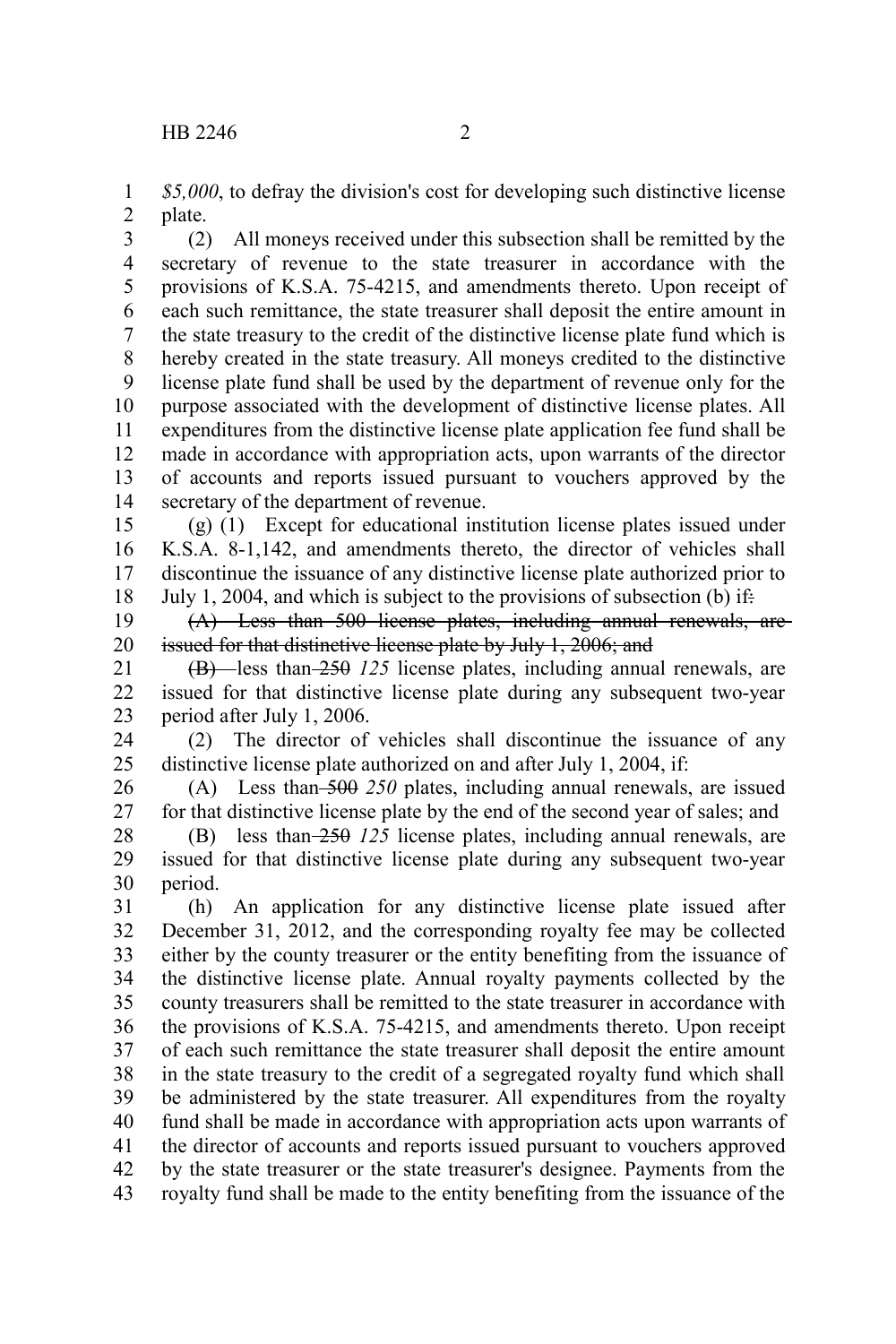distinctive license plate on a monthly basis. 1

(i) Notwithstanding any other provision of law, for any distinctive license plate, the division shall produce such distinctive license plate for a motorcycle upon request to the division by the organization sponsoring the distinctive license plate. 2 3 4 5

(j) In addition to any residency requirements for all distinctive license plates, any person not a resident of Kansas, serving as a member of the armed forces stationed in this state shall be eligible to apply for any distinctive license plate as if the individual was a resident of this state. Such person shall be eligible to renew the distinctive license plate registration as long as the person is still stationed in this state at the time the registration is renewed. 6 7 8 9 10 11 12

Sec. 2. K.S.A. 2018 Supp. 8-1,142 is hereby amended to read as follows: 8-1,142. (a) As used in this section, "educational institution" means: 13 14 15

(1) Any state educational institution under the control and supervision of the state board of regents; 16 17

18

(2) any municipal university;

(3) any not-for-profit independent institution of higher education which is accredited by the north central association of colleges and secondary schools accrediting agency based on its requirements as of April 1, 1985, is operated independently and not controlled or administered by the state or any agency or subdivision thereof, maintains open enrollment and the main campus or principal place of operation of which is located in Kansas; 19 20 21 22 23 24 25

(4) any community college organized and operating under the laws of this state; and 26 27

28

(5) Haskell Indian Nations university.

(b) Any owner or lessee of one or more passenger vehicles, trucks registered for a gross weight of not more than 20,000 pounds or motorcycles, who is a resident of Kansas, upon compliance with the provisions of this section, may be issued one educational institution license plate for each such passenger vehicle, truck or motorcycle. Such license plates shall be issued for the same period of time as other license plates upon proper registration and payment of the regular license fee as provided in K.S.A. 8-143, and amendments thereto, plus the payment of an additional fee of \$5 for each plate, and either the payment to the county treasurer of the logo use royalty payment established by the alumni association or foundation or the presentation of the annual emblem use authorization statement provided for in subsection (c). 29 30 31 32 33 34 35 36 37 38 39 40

(c) Any educational institution may authorize through its officially recognized alumni association or foundation the use of such institution's official emblems to be affixed on license plates as provided by this section. 41 42 43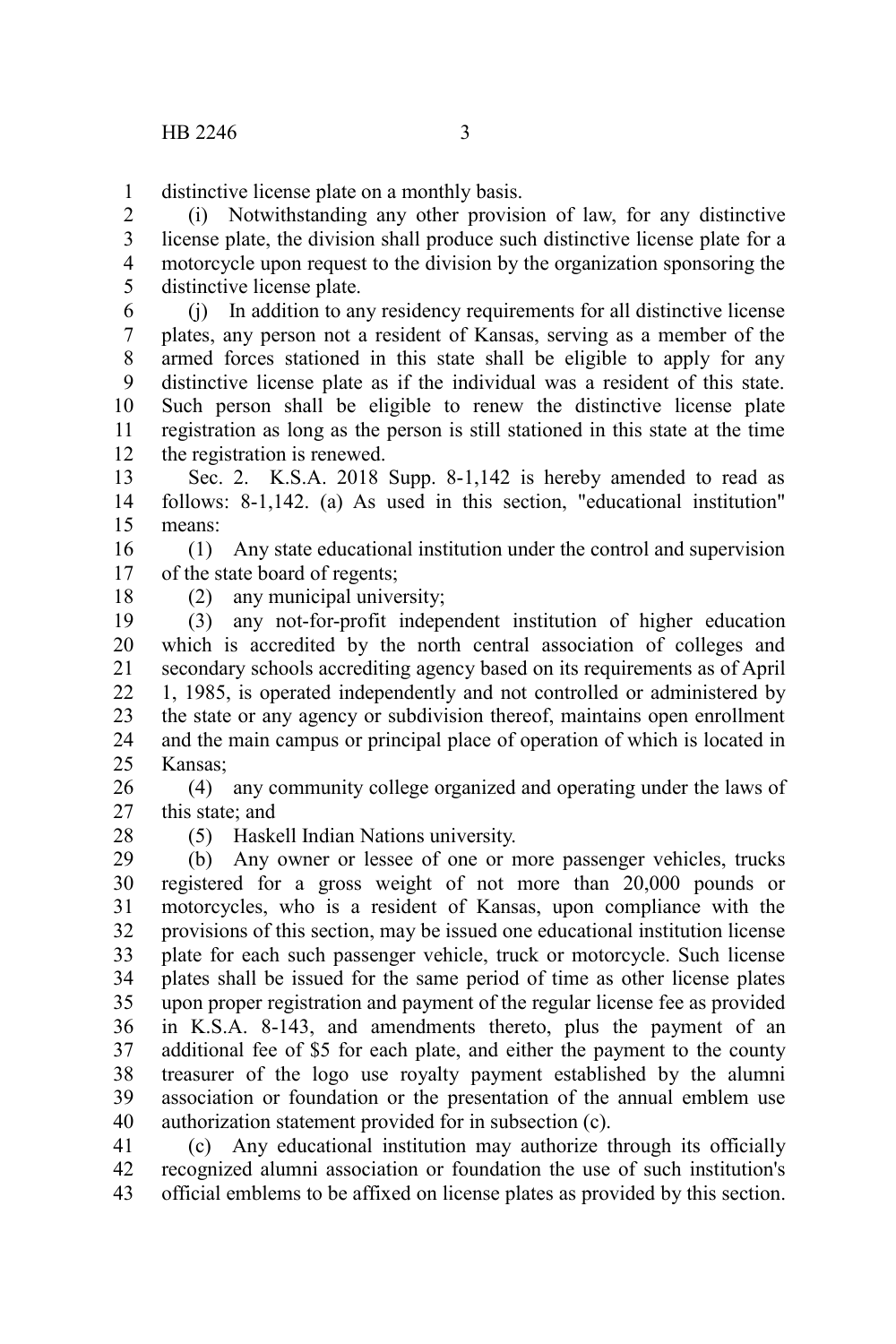Any royalty payment derived from this section, except reasonable administrative costs, shall be used for recognition of academic achievement or excellence subject to the approval of the chancellor or president of the educational institution. Any motor vehicle owner or lessee may annually apply to the alumni association or foundation for the use of the institution's emblems. Upon annual application and payment to either: (1) The alumni association or foundation in an amount of not less than \$25 nor more than \$100 as an emblem use royalty payment for each educational institution license plate to be issued, the alumni association or foundation shall issue to the motor vehicle owner or lessee, without further charge, an emblem use authorization statement, which shall be presented by the motor vehicle owner or lessee at the time of registration; or (2) the county treasurer of the logo use royalty payment for each license plate to be issued. 1 2 3 4 5 6 7 8 9 10 11 12 13 14

(d) Any applicant for an educational institution license plate may make application for such plates not less than 60 days prior to such person's renewal of registration date, on a form prescribed and furnished by the director of vehicles, and any applicant for the educational institution license plates shall provide either the annual emblem use authorization statement provided for in subsection (c) or pay to the county treasurer the logo use royalty payment established by the alumni association or foundation. Application for registration of a passenger vehicle, truck or motorcycle and issuance of the license plates under this section shall be made by the owner or lessee in a manner prescribed by the director of vehicles upon forms furnished by the director. 15 16 17 18 19 20 21 22 23 24 25

(e) No registration or educational institution license plate issued under this section shall be transferable to any other person. 26 27

(f) The director of vehicles may transfer educational institution license plates from a leased vehicle to a purchased vehicle. 28 29

(g) Renewals of registration under this section shall be made annually, upon payment of the fee prescribed in subsection (b), in the manner prescribed in subsection (b) of K.S.A. 8-132, and amendments thereto. No renewal of registration shall be made to any applicant until such applicant provides to the county treasurer either the annual emblem use authorization statement provided for in subsection (c) or the payment of the annual emblem use royalty payment established by the alumni association or foundation. If such emblem use authorization statement is not presented at the time of registration or faxed by the alumni association or foundations, or the annual emblem use royalty payment is not made to the county treasurer, the applicant shall be required to comply with K.S.A. 8-143, and amendments thereto, and return the educational institution license plates to the county treasurer of such person's residence. 30 31 32 33 34 35 36 37 38 39 40 41 42

(h) The director of vehicles shall not issue any educational institution 43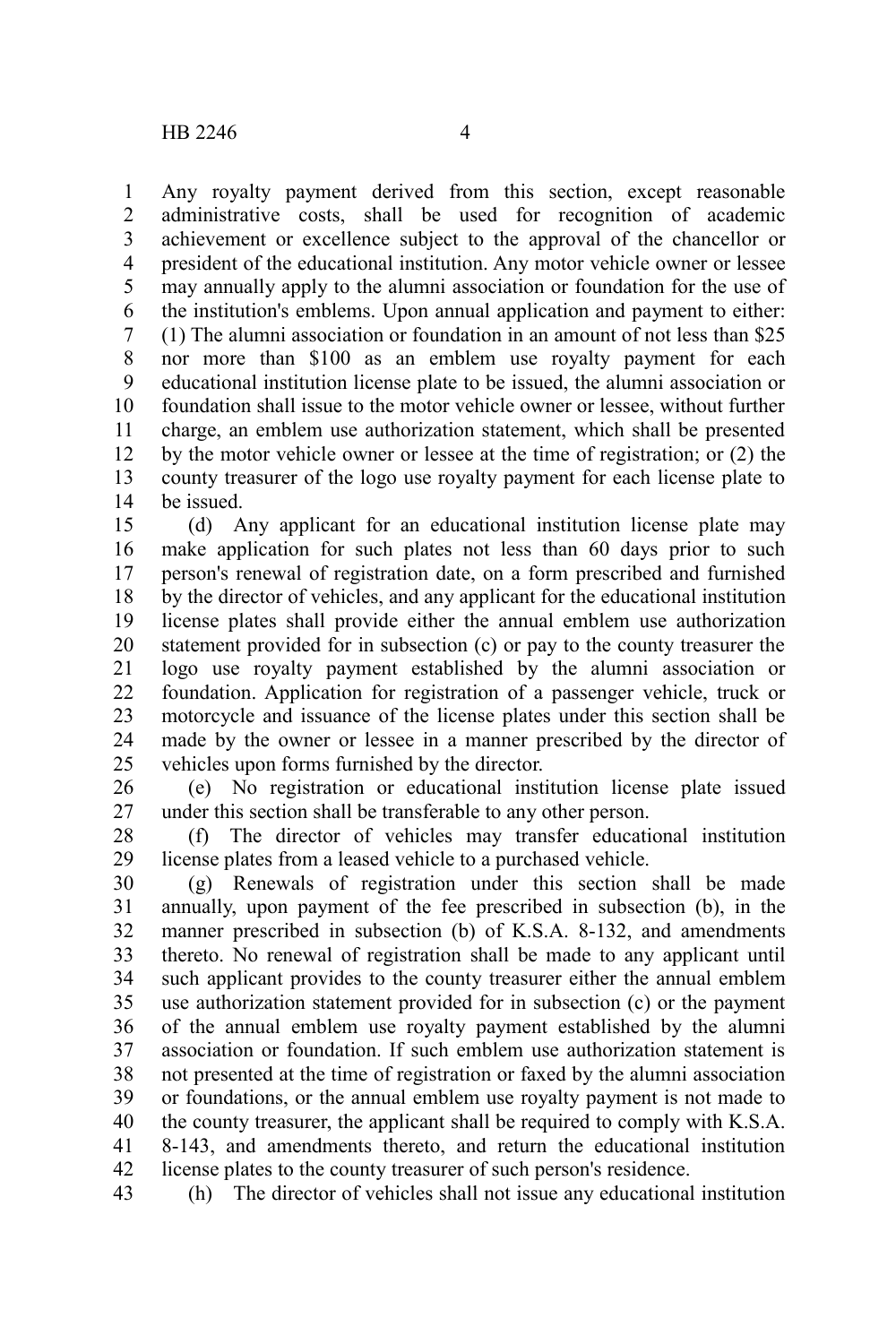license plates for any educational institution, unless such educational institution's alumni association or foundation guarantees the initial issuance of at least 500 *100* license plates. 1  $\mathfrak{D}$ 3

(i) The director of vehicles shall discontinue the issuance of an educational institution's license plate authorized under this section if: 4 5

(1) Less than 500 *100* educational institution license plates, including annual renewals, are issued for an educational institution by the end of the second year of sales; and 6 7 8

(2) less than 250 *50* educational institution license plates, including annual renewals, are issued for an educational institution during any subsequent two-year period. 9 10 11

(j) Each educational institution's alumni association or foundation shall: 12 13

(1) Pay the initial cost of silk-screening *design* for such educational license plates; and 14 15

(2) provide to all county treasurers a *an electronic mail address or* toll-free telephone number where applicants can call the alumni association or foundation for information concerning the application process or the status of their license plate application. 16 17 18 19

(k) Each educational institution's alumni association or foundation, with the approval of the director of vehicles and subject to the availability of materials and equipment, shall design a license plate to be issued under the provisions of this section. 20 21 22 23

(l) As a condition of receiving the educational institution license plate and any subsequent registration renewal of such plate, the applicant must provide consent to the division authorizing the division's release of motor vehicle record information, including the applicant's name, address, emblem use royalty payment amount, plate number and vehicle type to the relevant educational institution and the state treasurer. 24 25 26 27 28 29

(m) Annual royalty payments collected by county treasurers under this section shall be remitted to the state treasurer in accordance with the provisions of K.S.A. 75-4215, and amendments thereto. In the case of an educational institution that is a state educational institution as defined by K.S.A. 76-711, and amendments thereto, upon receipt of each such remittance, the state treasurer shall deposit the entire amount in the state treasury to the credit of the appropriate account of the restricted fees fund of such state educational institution. In the case of an educational institution which is not a state educational institution as defined by K.S.A. 76-711, and amendments thereto, upon receipt of each such remittance, the state treasurer shall remit the entire amount to the educational institutions emblem royalty fund, which is hereby created in the state treasury and shall be administered by the state treasurer. All expenditures from the educational institutions emblem royalty fund shall be made in accordance 30 31 32 33 34 35 36 37 38 39 40 41 42 43